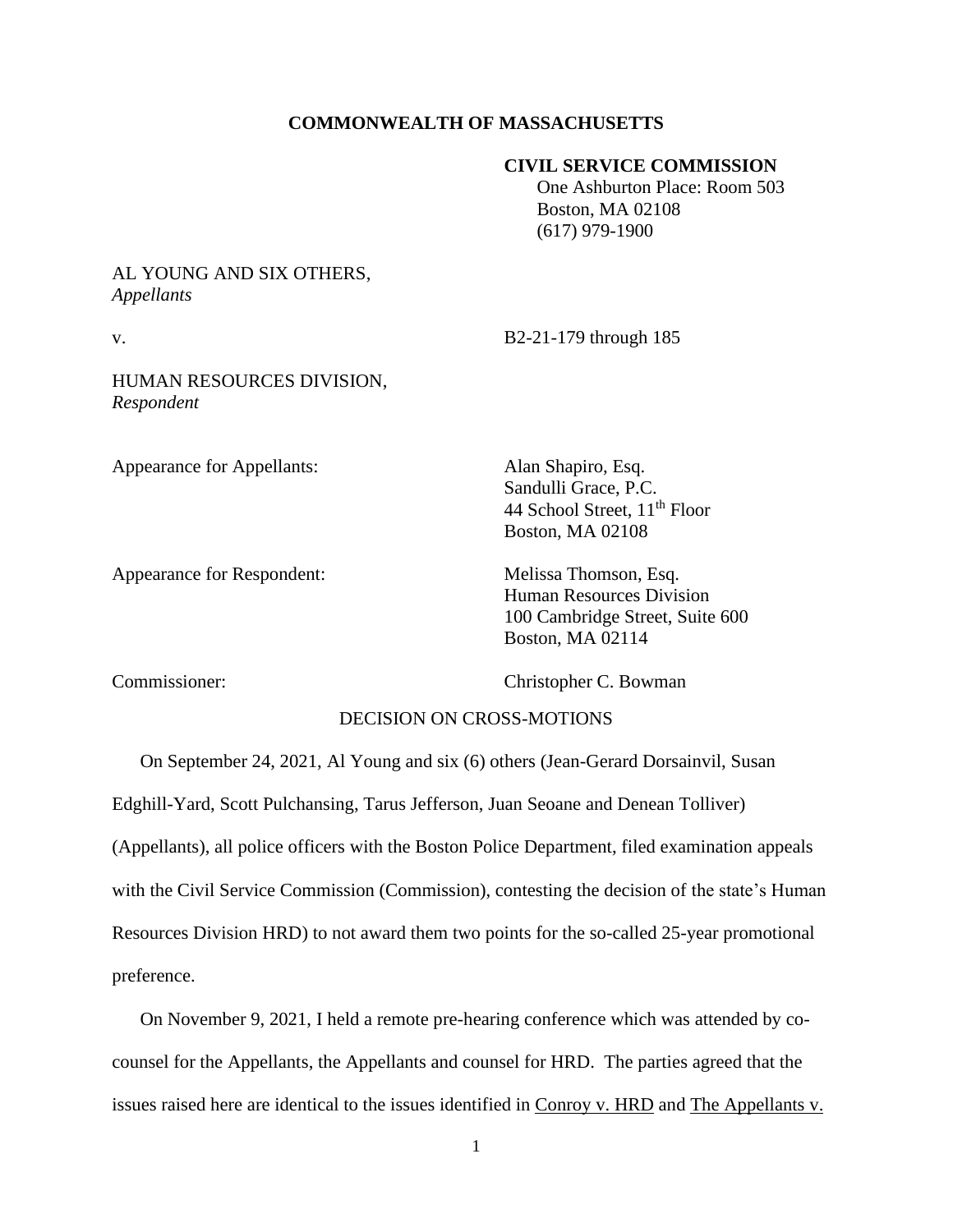HRD, although those appeals involved promotional examinations for lieutenant and captain respectively. $1$ 

The issues raised here and in the other cases cited are: 1) Does the time period for calculating the so-called 25-year preference *begin* when the Appellants first became employed with the BPD as Student Police Officers (as argued by the Appellants) or the later date of when the Appellants were first sworn in as a police officers (as argued by HRD); and 2) Should the time period for calculating the 25-year preference *end* on the date when the examination was initially scheduled to be held (as argued by HRD) or the later date when the examination was actually held (as argued by the Appellants).

In order for the Appellants to prevail, the Commission would need to decide *both* of the above-referenced questions in their favor. Both parties submitted cross motions for summary decision.

Based on the motions submitted by the parties, including multiple attachments, as well as the information provided at the pre-hearing conference, the following appears to be undisputed:

- 1. The Appellants entered BPD Police Academy 31-95 on June 28, 1995.
- 2. The Appellants were not sworn-in as police officers until at least October 19, 1995.
- 3. HRD delegated to the BPD the authority to administer a promotional examination for police sergeant.
- 4. BPD administered a weighted, graded examination for the position of sergeant.
- 5. The examination was weighted as follows: written examination (technical knowledge) 32%; assessment center 48% and education and experience 20%.
- 6. The written examination was scheduled to be administered on June 27, 2020.

<sup>&</sup>lt;sup>1</sup> The Commission is issuing decisions in these other matters the same day as well as another appeal that also presented the same issues, Silta v. HRD, CSC Case No. B2-21-117.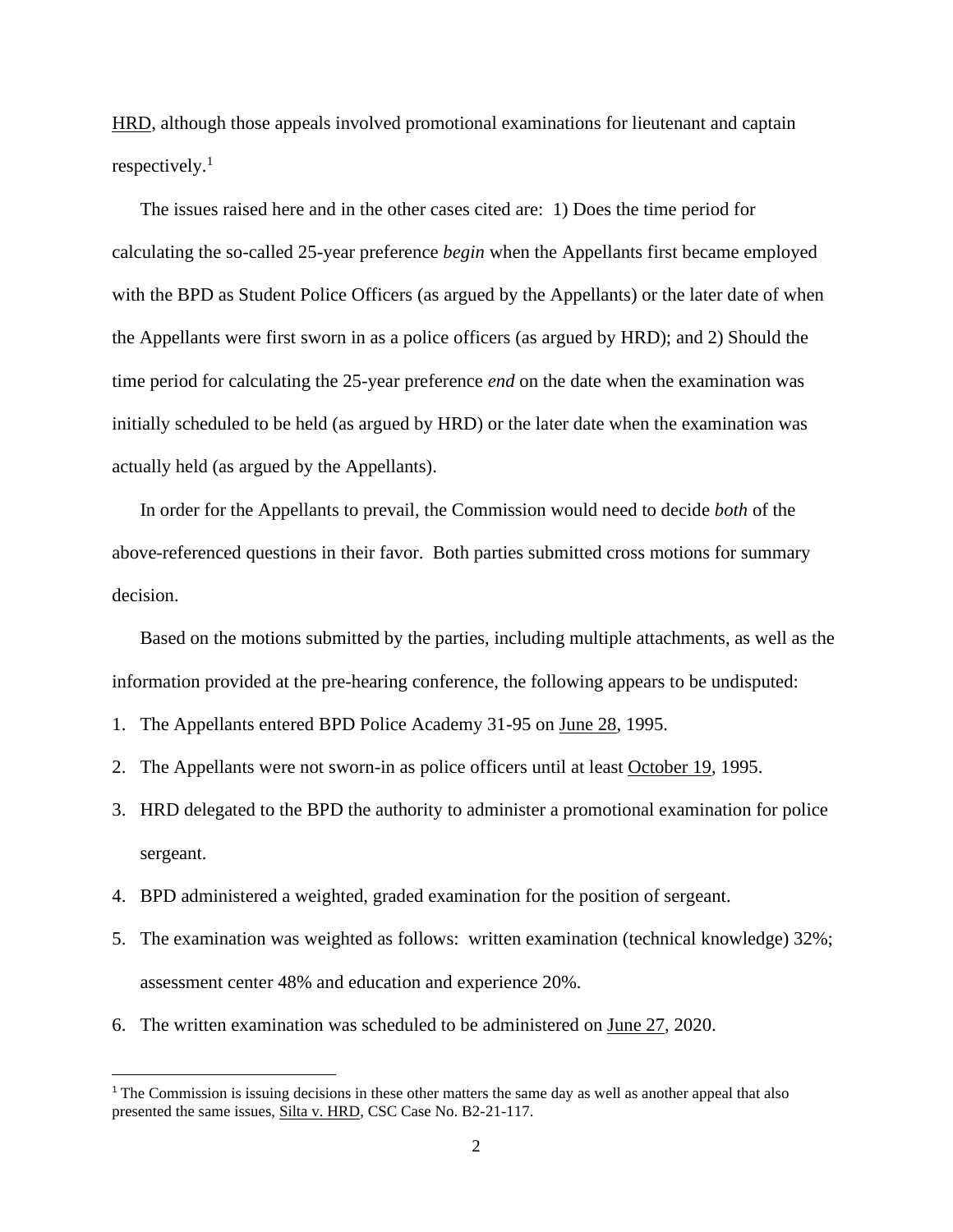- 7. The written examination was postponed to August 29, 2020 due to the Covid-19 pandemic.
- 8. HRD opened the August  $29<sup>th</sup>$  examination up to police officers who had not signed up for the June  $27<sup>th</sup>$  examination, but any new applicants were still required to have met the eligibility criteria to sit for the examination as of June  $27<sup>th</sup>$ .
- 9. The Appellants sat for the August 29, 2020 written examination.
- 10. In order to receive employment experience credit, including the two-point, 25-year preference credit, the Appellants were required to complete and submit an Employment Verification Form (EVF) to HRD within seven (7) days of the written examination (or by September 5, 2020).
- 11. The EVF states in part: "*Applicants who are claiming the 25-year promotional preference*: Their Form will serve as the primary source of verification and computation of an applicant's eligibility for their preference, and the exam date of **June 27. 2020** will be the computation cut-off date." (emphasis in original)
- 12. The Appellants timely submitted EVF forms to HRD seeking the two-point, 25-year preference. When asked to "List Date of Original Permanent Appointment", the Appellants wrote: June 28, 1995 ... Police Officer." (emphasis added)
- 13. HRD denied the Appellants' requests for the two-point preference. After HRD denied their appeals, the Appellants filed timely appeals with the Commission.

#### *Parties' Arguments*

As referenced above, in order for the Appellants to prevail in their appeal before the Commission, they must show that: 1) HRD must use the August 29, 2020 date to determine eligibility for the two-point, 25-year preference; *and* 2) the start date for their calculation should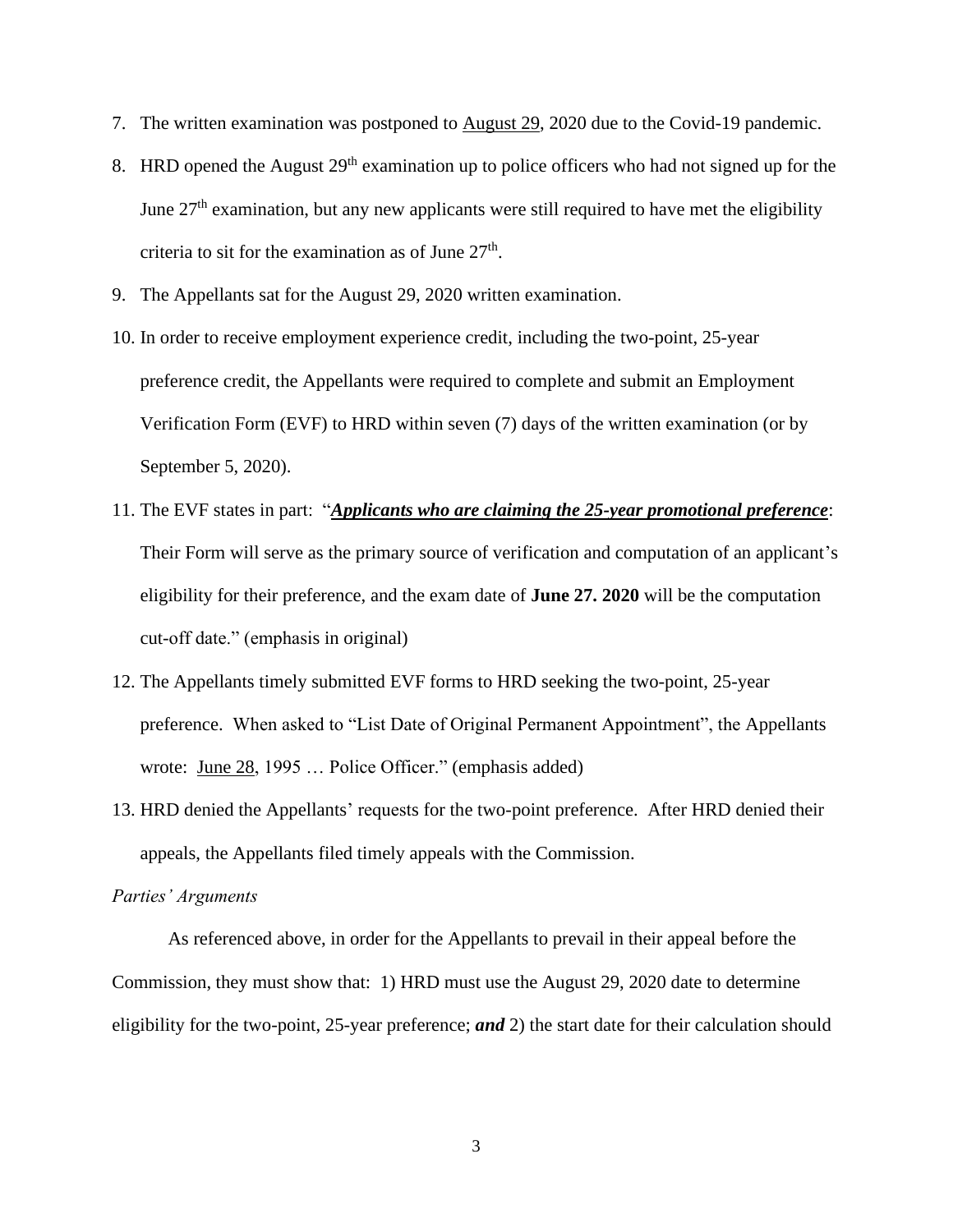be the date that the Appellants entered the Police Academy, as opposed to when they were sworn in as police officer.

The Appellants argue that, for purposes of the two-point preference under Section 59, their appointment date is June 28, 1995, the date they entered the Police Academy, arguing that since they were "employed" with the BPD as of that date, they were "member[s] of a regular police force" as required by Section 59. The Appellants argue that their June 28, 1995 civil service seniority date further demonstrates that this is the correct "begin" date to use to calculate the 25-year preference. They also cite various Commission and judicial decisions which he argues supports their argument.

With regard to the proper calculation of the "end" date, the Appellants argue that the date cannot be any sooner than when the examination was *actually* administered or graded, making the earliest possible "end" date August 29, 2020, the date that the examination was actually administered.

Combining both arguments, the Appellants argue that, based on a "begin" date of June 28, 1995 (the day he entered the Police Academy) and an "end" date of no earlier than August 29, 2020 (the date the recent promotional examination was actually administered), they have just over 25 years of service and should be granted the two-point preference.

Citing its longstanding practice in this regard, HRD argues that using the original date of the written examination to calculate the 25-year preference is neither arbitrary nor capricious. For example, HRD points to 2013, when, in the wake of the Boston Marathon Bombing, the 2013 police officer / trooper exam was originally scheduled for April 20, 2013, but it was postponed and ultimately administered on June 15, 2013. The original examination date of April 20, 2013 was utilized as the date for calculating employment / experience credit. Further, in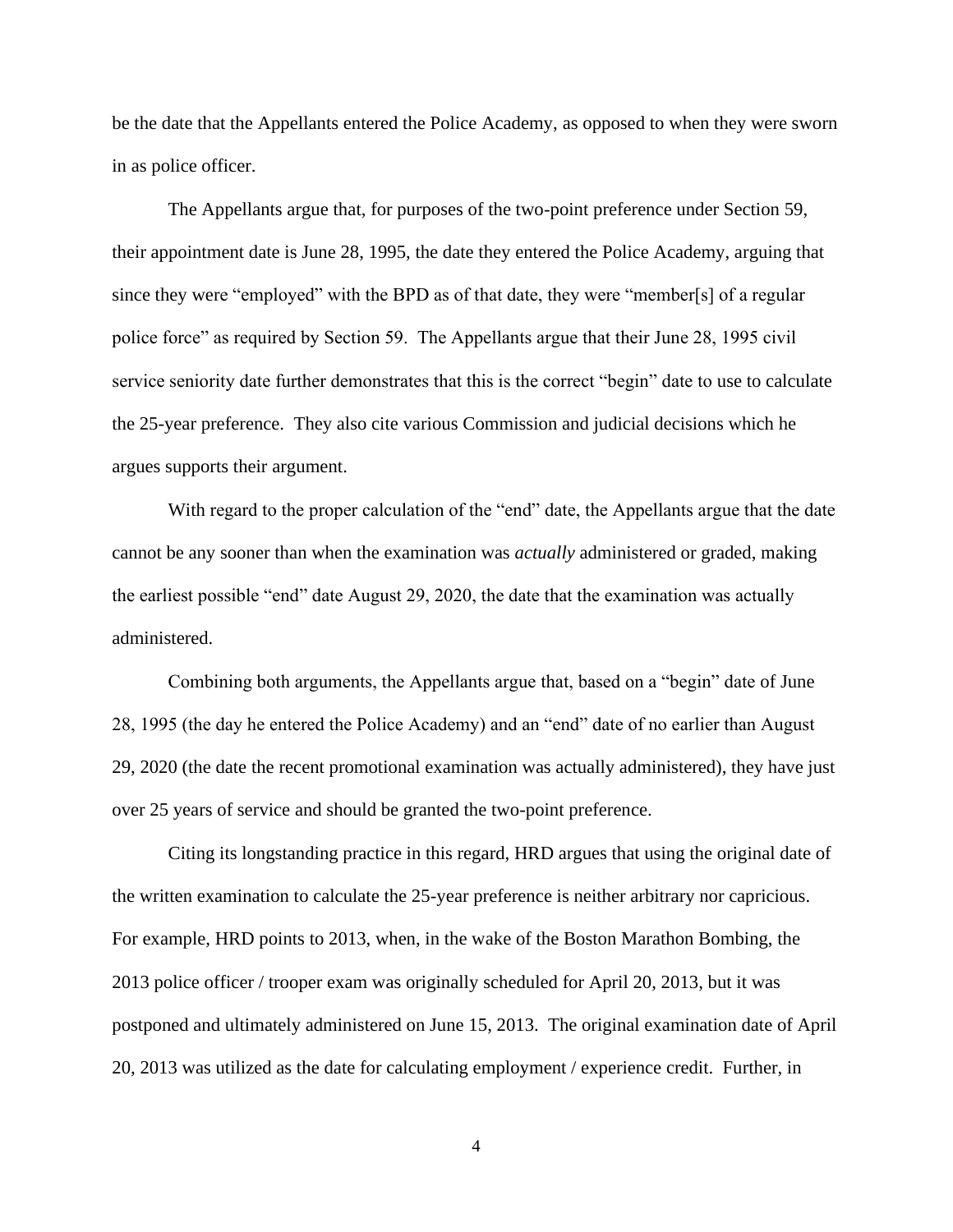2019, the Fire Promotional Examinations scheduled for November 16 were postponed for the Worcester Fire Department, in the wake of the line-of-duty death of a colleague. The original date of the examination, November 16, was utilized as the date for all calculations for the Worcester Fire Department, even though the examination was postponed to January 11, 2020. HRD argues that the unforeseen COVID-19 pandemic in 2020, which caused the postponement and re-scheduling of that examination, should not change eligibility requirements or cut-off dates for determining eligibility for preferences.

Regarding the appropriate calculation "start" date, HRD argues that, while they were enrolled in the Police Academy, and prior to them being sworn in as police officers, the Appellants were "student officers" specifically exempted from the civil service law pursuant to G.L. c. 41, § 96B. HRD cites Commission and judicial decisions which HRD argues support its position. Therefore, the Appellants' start date should not commence until they were sworn in as police officers.

#### *Motion for Summary Decision Standard*

When a party is of the opinion there is no genuine issue of fact relating to all or part of a claim or defense and he or she is entitled to prevail as a matter of law, the party may move, with or without supporting affidavits, for summary decision on the claim or defense. 801 CMR 1.01(7)(h). These motions are decided under the well-recognized standards for summary disposition as a matter of law- i.e., "viewing the evidence in the light most favorable to the nonmoving party", the substantial and credible evidence established that the non-moving party has "no reasonable expectation" of prevailing on at least one "essential element of the case", and has not rebutted their evidence by "plausibly suggesting" the existence of "specific facts" to raise "above the speculative level" the existence of a material factual dispute requiring an evidentiary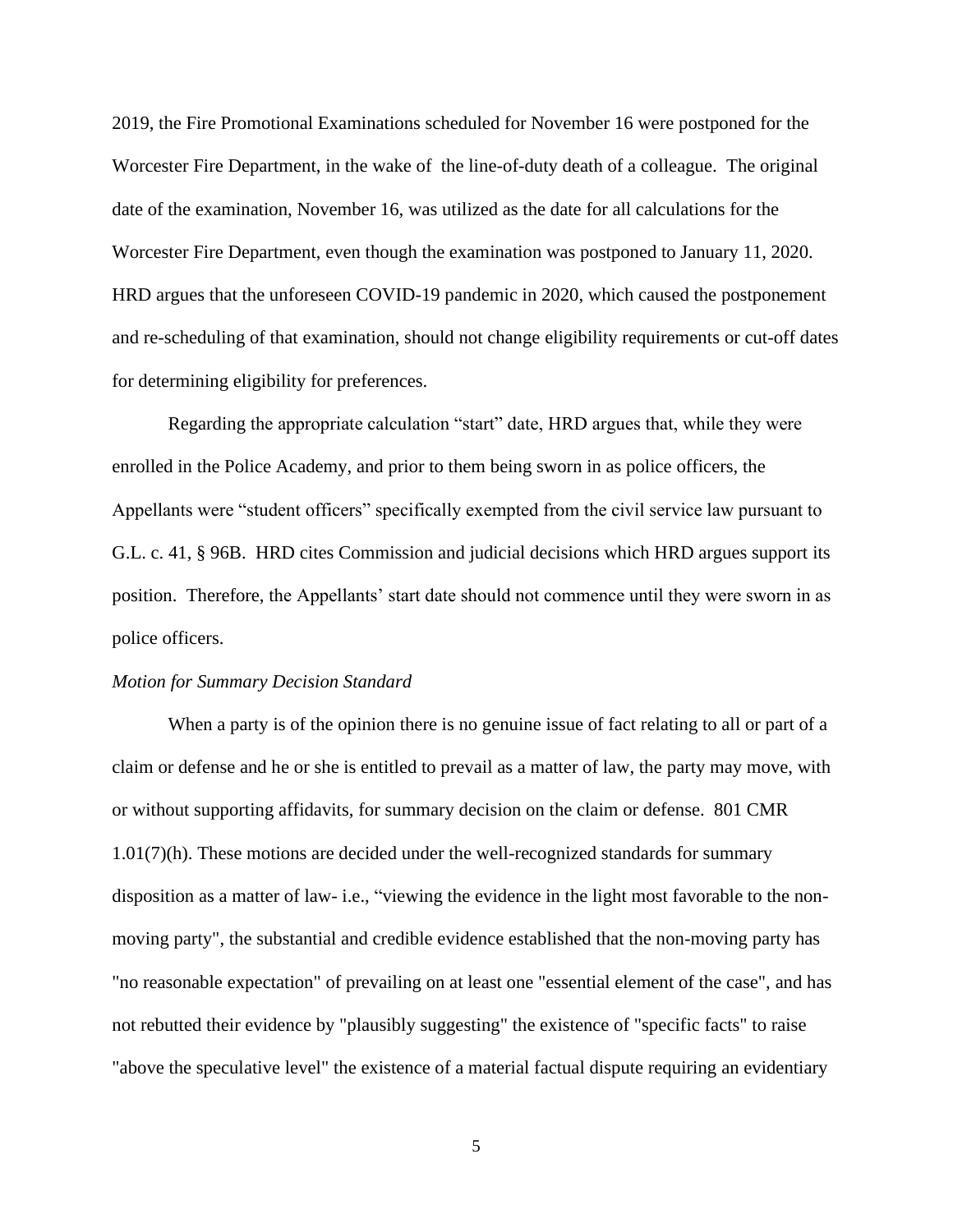hearing. See e.g., Lydon v. Massachusetts Parole Board, 18 MCSR 216 (2005). Accord Milliken & Co., v. Duro Textiles LLC, [451 Mass. 547,](http://sll.gvpi.net/document.php?field=jd&value=sjcapp:451_mass._547) 550 n.6 (2008); Maimonides School v. Coles, 71 Mass\_App\_Ct. 240, 249, (2008). See also Iannacchino v. Ford Motor Company, [451 Mass. 623,](http://sll.gvpi.net/document.php?field=jd&value=sjcapp:451_mass._623) 635 36, (2008) (discussing standard for deciding motions to dismiss); cf. R.J.A. v. K.A.V., [406](http://sll.gvpi.net/document.php?field=jd&value=sjcapp:406_mass._698)  [Mass. 698](http://sll.gvpi.net/document.php?field=jd&value=sjcapp:406_mass._698) (1990) (factual issues bearing on plaintiff's standing required denial of motion to dismiss).

*Applicable Civil Service Law and Rules*

The 2-point preference for veterans was established by HRD through the Personnel Administration Rules (PARs). Specifically, PAR.14(2) states:

"In competitive examinations for promotion to any position in the classified official service, the administrator [HRD] shall add two points to the general average mark obtained by any veteran, as defined in M.G.L. c. 31, § 1, provid[ed] such veteran has first obtained a passing mark in said examination. A veteran who has obtained twenty-five years of service shall not receive an additional two points to the general average mark."

The last sentence of this section was not initially included in the PARs, but, rather, was

added by HRD as a result of a dispute regarding whether a veteran with 25 years of service as an

official service civil service employee should receive 2 or 4 points. In short, PAR.14(2) did not

envision there being a requirement to do a calculation with a start and end date, and so I do not

read anything into the PARs with respect to the instant dispute related to the appropriate start and

end date regarding the 25-year preference.

Section 59 of G.L. c. 31 states in relevant part:

"Notwithstanding the provisions of any law or rule to the contrary, a member of a regular police force or fire force who has served as such for twenty-five years and who passes an examination for promotional appointment in such force shall have preference in promotion equal to that provided to veterans under the civil service rules."

There is no dispute that, since the "civil service rules" (the PARs) provide for a two-point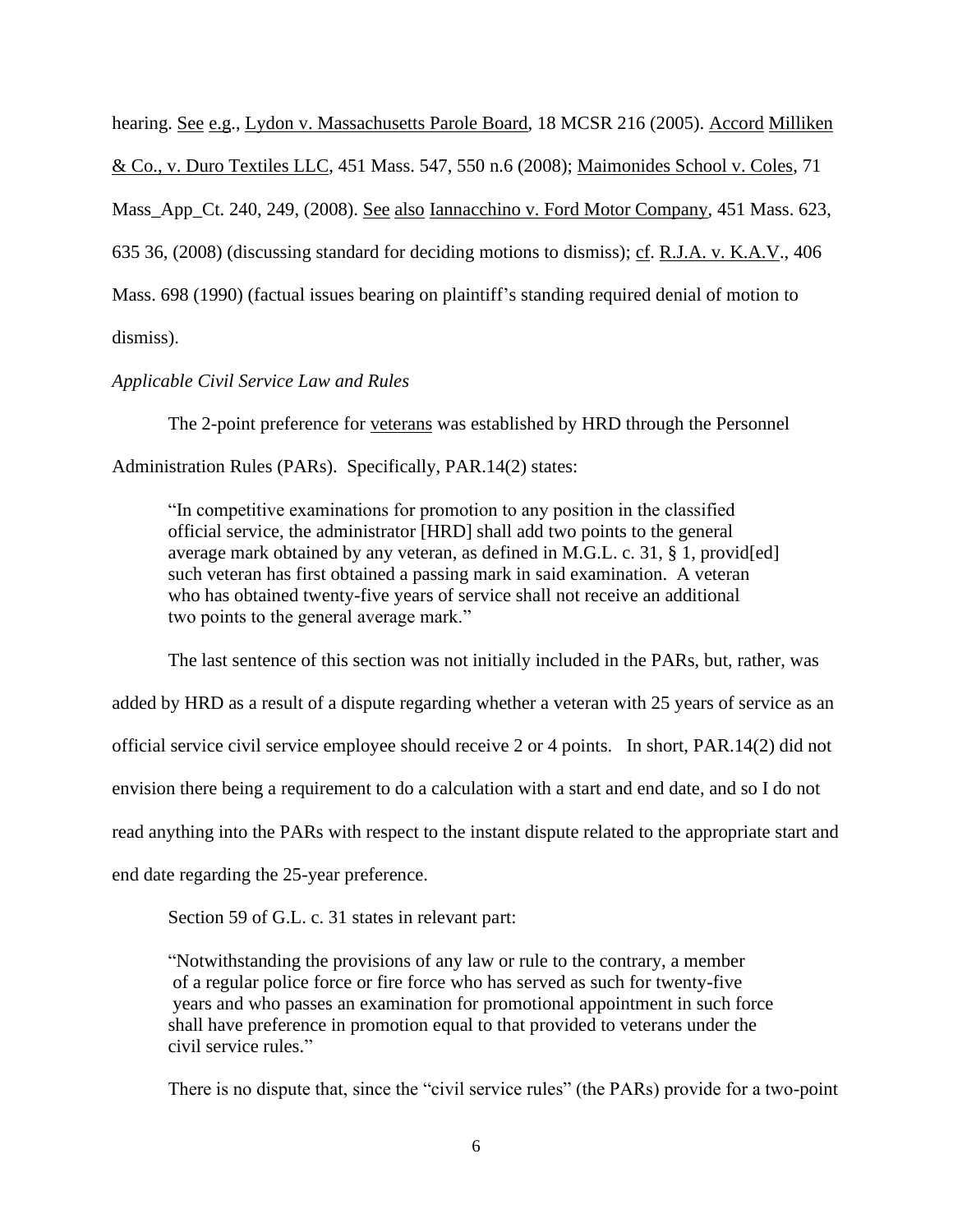preference for veterans in promotional examinations, then "a *member of a regular police force or fire force who has served as such for twenty-five years* and who passes an examination for promotional appointment in such force" shall be granted two additional points above their general average test mark as part of their final promotional examination score. The questions presented here, for the purposes of when an applicant becomes eligible for these additional two points, are:

- 1) When does an applicant first become "a member of a regular police force or fire force"; and
- 2) What is the appropriate cut-off or end date for calculating the 25-year period? I address the second question first.

In short, neither the statute or the PARs provide for a specific start or end date for calculating the 25-year period in question. Thus, the first question for the Commission is whether legislative intent can nonetheless be ascertained from the words employed by the Legislature. A tribunal's "primary duty in interpreting a statute is 'to effectuate the intent of the Legislature in enacting it.'" Spencer v. Civil Serv. Comm'n, 479 Mass. 210, 216 (2018), quoting Campatelli v. Chief Justice of the Trial Court, 468 Mass. 455, 464 (2014). Although the Commission is not a court, I believe we also must nonetheless endeavor to "ascertain the intent of a statute from all its parts and from the subject matter to which it relates, and must interpret the statute so as to render the legislation effective, consonant with sound reason and common sense." Harvard Crimson, Inc. v. President & Fellows of Harvard College, 445 Mass. 745, 749 (2006).

Here, the relevant statutory text, read in context, and even an extrinsic authoritative source such as the Personnel Administration Rules, still does not tell us much more than that the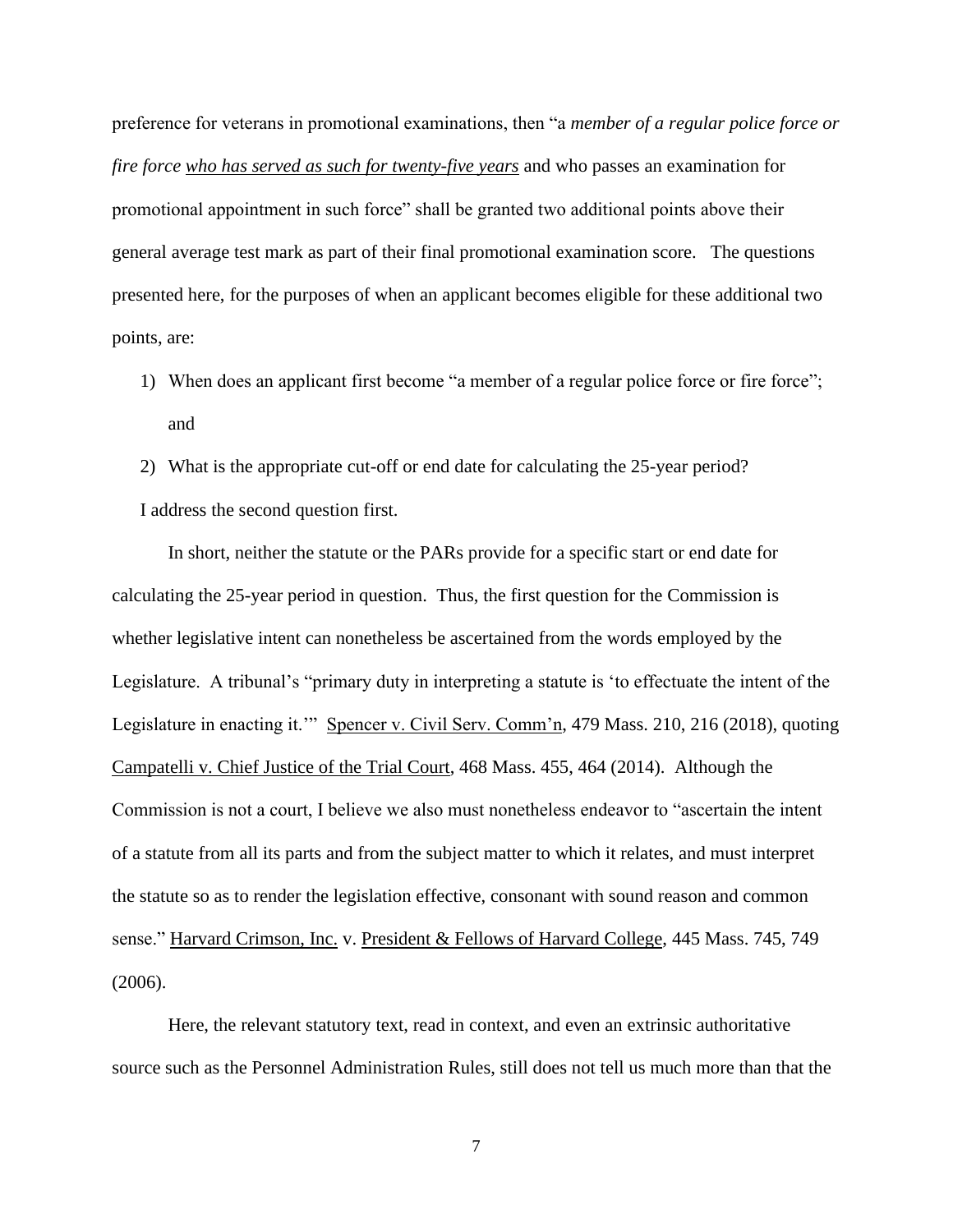Legislature intended that a sworn police officer, who has served on a regular police force in that capacity for at least 25 years, should be given a competitive edge over other candidates in the promotional selection process. But when exactly such an individual is to become eligible for the bonus two points remains a mystery. In theory, the statute could support various possibilities ranging from eligibility being fixed as of the cutoff date for registering for the promotional examination up through a date when promotional decisions are being finalized. Even accounting for important administrability concerns, reasonable people could disagree as to whether the end point of the 25-year period should be fixed on one or another of various dates controlled by the Personnel Administrator (who, after all, has to ascertain the correct tenure dates of scores of promotional candidates and finalize placements on the ranked certification lists according to final examination scores). No other provision within G.L. c. 31 sheds direct light on this question.

After ascertaining that the relevant statutory language in G.L. c. 31,  $\S$  59 is "sufficiently ambiguous to support multiple, rational interpretations," as I have done here, I must now proceed to determine whether the implementing agency's interpretation may "be reconciled with the governing legislation." Goldberg v. Board of Health of Granby, 444 Mass. 627, 633 (2005). "The ultimate question is whether the policy embodied by the agency's interpretation is reasonable." Biogen IDEC MA, Inc. v. Treas. & Receiver Gen'l, 454 Mass. 174, 187 (2009), citing 1 R.J. Pierce, Jr., Administrative Law  $\S 3.06$ , at 172-173 (4<sup>th</sup> ed. 2002). If it is, this Commission "should not supplant [HRD's] judgment." Kalu v. Bos. Ret. Bd., 90 Mass. App. Ct. 501, 504-05 (2016).<sup>2</sup> See also Franklin Off. Park Realty Corp. v. Comm'r of Dep't of Env't Prot., 466 Mass. 454, 459–60 (2013) ("we will disturb an agency's interpretation of its statutory

<sup>&</sup>lt;sup>2</sup> Particularly in cases involving "interpretation of a complex statutory and regulatory framework," courts "give substantial deference to a reasonable interpretation of a statute by the administrative agency charged with its administration enforcement." Dorrian v. LVNV Funding, LLC, 479 Mass. 265, 271, 273-74 (2018).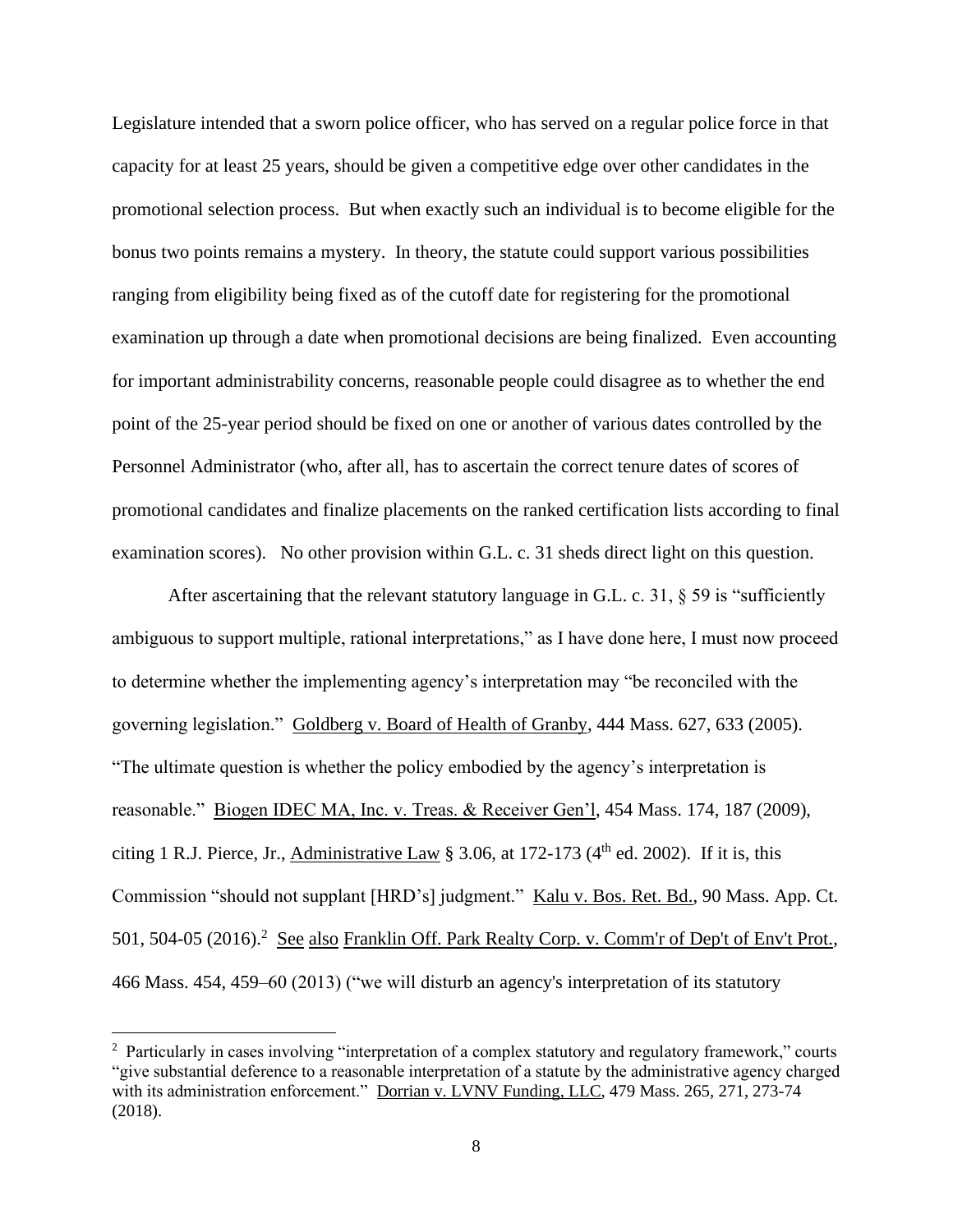mandate only if it is "patently wrong, unreasonable, arbitrary, whimsical, or capricious." (quoting *Arthur D. Little, Inc. v. Commissioner of Health & Hosps. of Cambridge,* 395 Mass. 535, 553 (1985)).

At bottom, then, the question for the Commission is whether HRD's calculation method is arbitrary or capricious. As referenced above, for the end date, HRD relies on the original date of the promotional examination, even when the examination date is postponed, as it was here due to COVID-19. Setting aside, for the moment, the issue of an examination date being postponed, there is nothing arbitrary or capricious about HRD's decision to use the "date of examination" as an end date. That date is consistent, predictable and, importantly, is known to promotional exam applicants prior to taking the promotional examination. If, for example, HRD were to use the date when the applicant "passes the examination", applicants would not know beforehand if they qualified for the two-point preference and the date would be highly susceptible to administrative challenges related to when the scores are calculated (by a private vendor in many instances) and released (by HRD or a delegated authority). See Clarke v. Human Resources Division and Boston Police Department, 29 MCSR 1 (2016) citing DeFrancesco v. Human Resources Division, 21 MCSR 662 (2008); and Clark v. Department of Employment & Training, 7 MCSR 261 (1994).

Using the "date of examination" also appears to be consistent with other sections of the civil service law. For example, for determining the residency preference, Section 58 of Chapter 31 provides a preference if the applicant " … has resided in a city or town for one year immediately prior to the date of examination for original appointment to the police force or fire force of said city or town …". (emphasis added) Similarly, Section 58A of Chapter 31 uses the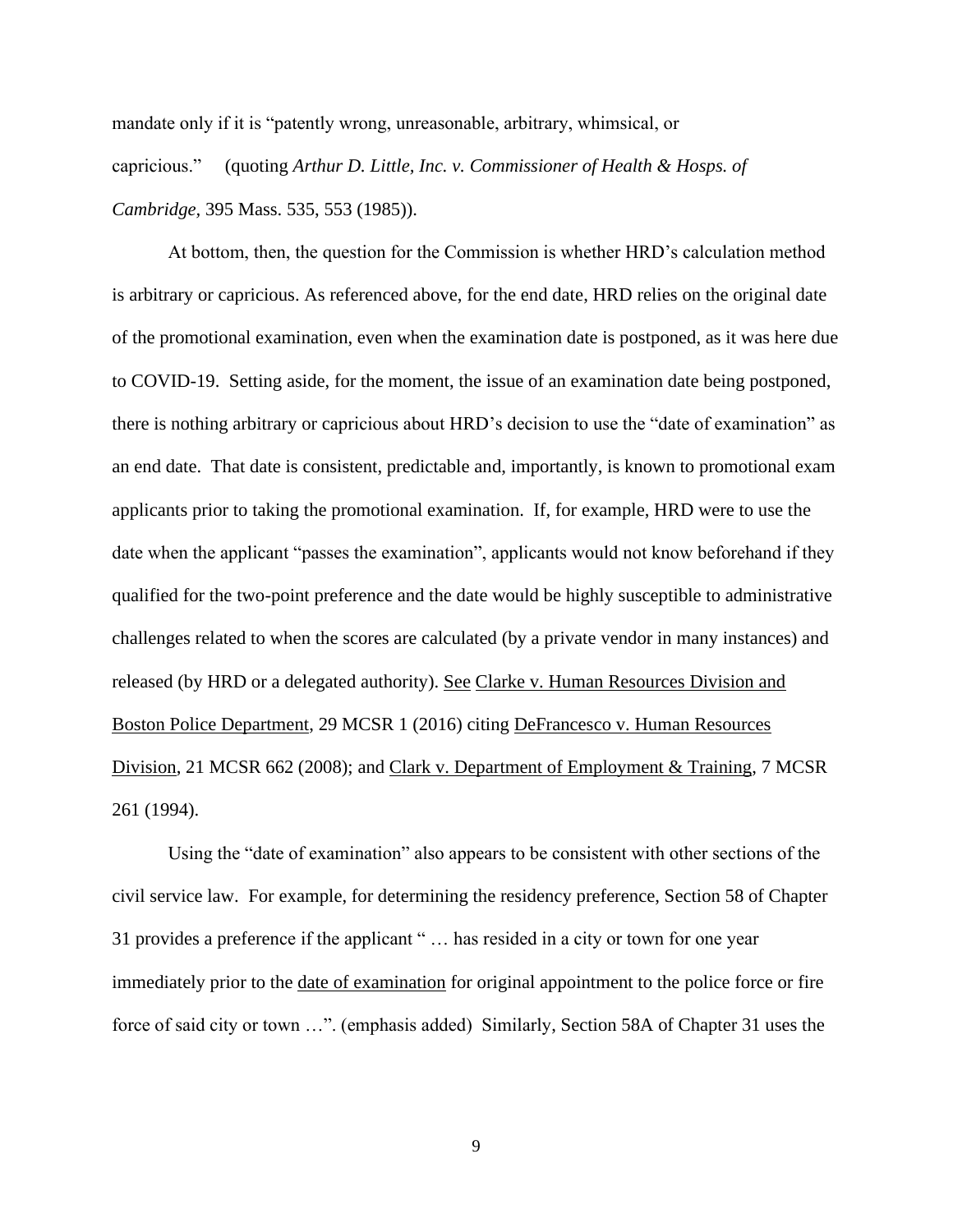"date of the entrance examination" to calculate whether the applicant has exceeded the maximum age requirement for those cities and towns that have adopted that section.

That brings us to the issue of whether it is arbitrary or capricious to use the original examination date for the end date calculation when the examination is postponed. Importantly, the promotional examination here was not canceled, but, rather, postponed due to unforeseen circumstances. Further, although additional applicants were allowed to participate, any eligibility requirements to take the examination remained tied to the original examination date. Using a new "examination date" when an examination is postponed could have global adverse consequences. For example, in the case of the Boston Marathon Bombing, if HRD had relied on the later postponement date, instead of the original date of the examination, certain applicants who were eligible to sit for the examination would have then been deemed ineligible based on the maximum age restriction in Section 58A in which HRD considers "date of examination" to be the original, earlier date on which the examination was first scheduled to be held.

The Appellants argue, in part, that if you look to the plain language of the statute, HRD should calculate the end date as of the date that the applicant "passes [the] examination". I don't believe the Legislature ever intended for those words to be used as part of calculating an end date for measuring the 25-year period. Rather, that language was simply meant to clarify that applicants who do not receive a passing score—without the two-point preference—cannot then obtain a passing grade through the two-point preference. Put another way, if the passing score of a promotional examination is 70, an applicant who receives a failing score of 69 cannot be awarded the two additional points to obtain a passing score of 71.

Given the broad discretion that HRD has in administering the civil service law, and because the end date used here is rational, consistently applied and promotes predictability, as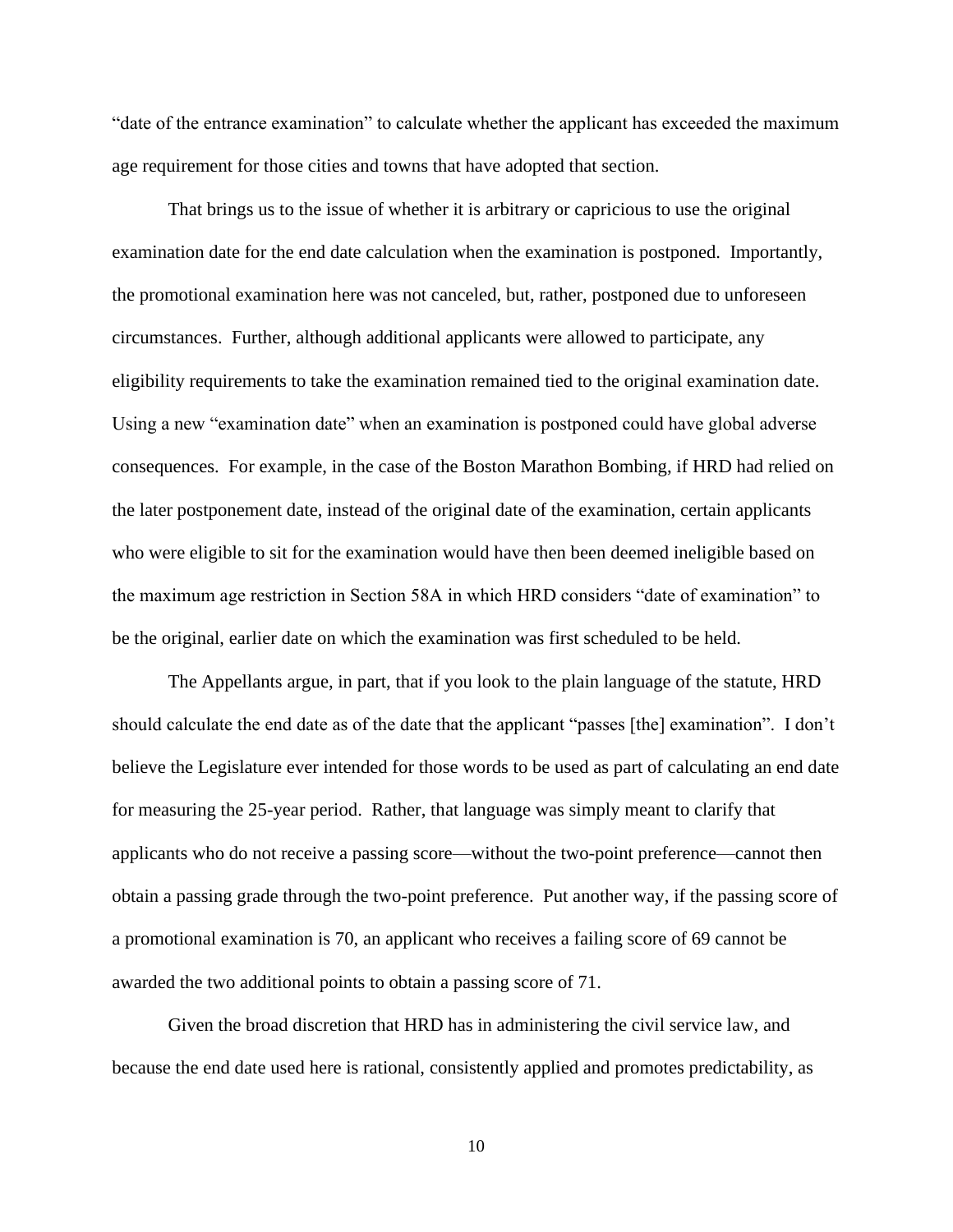opposed to being arbitrary or capricious, there is no justification for the Commission to intervene and overturn how HRD has applied the civil service law and rules as they relate to the end date calculation. I have also reviewed all of the prior judicial and Commission decisions cited by the parties and I find nothing in those decisions that is inconsistent with this conclusion.

As referenced above, in order for the Appellants to prevail here, they would need to show that HRD erred in regard to the proper start date *and* end date. Since I have concluded that HRD did not err regarding the proper end date, I need not conduct the same analysis regarding the proper start date. However, even if HRD's determination that the original exam date had to be used as the *end*-point of any 25-year look-back calculation were not worthy of substantial deference (but rather the actual exam date of 8/29/21 should serve as the cutoff date instead), the Appellants would still face a major obstacle in proving entitlement to the 25-year longevity bonus under the implied teaching of the Appeals Court in Ralph v. Civ. Serv. Comm'n & another, 100 Mass.App.Ct. 199 (2021), as it relates to an appropriate *start* date (concluding that the phrase "member of a regular police force" refers to the person's status as a regular police officer, rather than, for example, a reserve, intermittent, or call officer.) Here, it is undisputed that the Appellants were not sworn in to serve as a regular police officer until, at the earliest, October 19, 1995. Until that time, the Appellants served as *student* police officers, a position in which the incumbent is not permitted to perform all of the duties of a regular police officer and is specifically exempt from the civil service law.<sup>3</sup> Thus, they were not "member[s] of a regular police force" until, at the earliest, October 19, 1995, making them ineligible for the 25-year preference based on that start date alone.

<sup>&</sup>lt;sup>3</sup> It does appear, however, that, until recently, HRD instructions to Appointing Authorities on the Employment Verification Form have been ambiguous regarding the proper date to record for their purpose. Recently clarified instructions should be reinforced to appointing authorities on a going-forward basis to ensure statewide consistency in the awarding of the two-point preference.